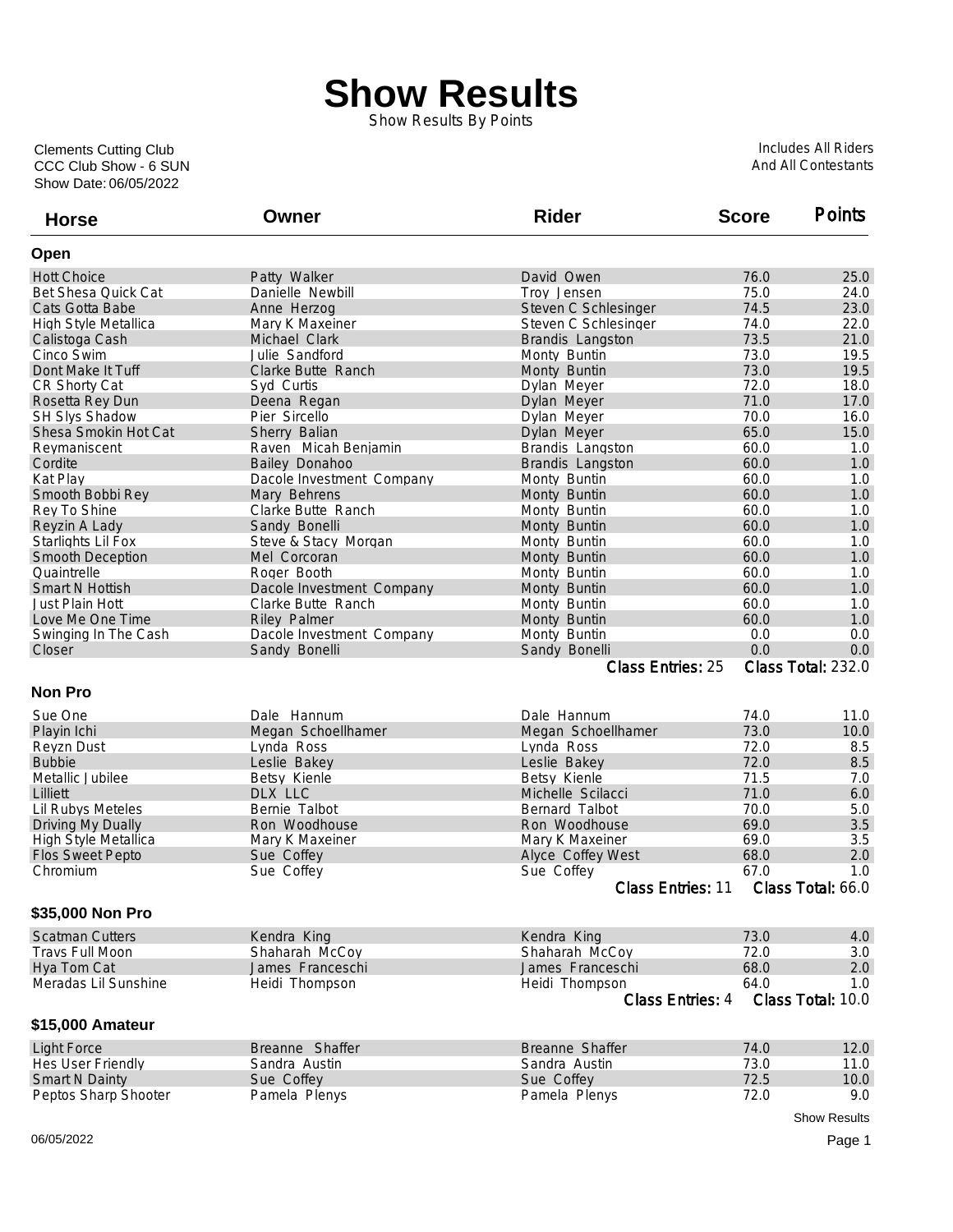| <b>Horse</b>                | Owner                 | <b>Rider</b>             | <b>Score</b> | <b>Points</b>      |
|-----------------------------|-----------------------|--------------------------|--------------|--------------------|
| \$15,000 Amateur            |                       |                          |              |                    |
| Hya Tom Cat                 | James Franceschi      | James Franceschi         | 70.0         | 8.0                |
| <b>SDP Gene Maker</b>       | Leslie Vitale         | Leslie Vitale            | 69.0         | 7.0                |
| <b>Beaux Soleil</b>         | Linda Hathaway        | Linda Hathaway           | 68.0         | 6.0                |
| <b>SH Slys Shadow</b>       | Pier Sircello         | Pier Sircello            | 66.0         | 5.0                |
| A Stylin Playboy            | <b>Bill Perkins</b>   | <b>Bill Perkins</b>      | 65.0         | 3.5                |
| <b>Sting Cat Sting</b>      | Pam Heier             | Pam Heier                | 65.0         | 3.5                |
| Rosetta Rey Dun             | Deena Regan           | Deena Regan              | 64.0         | 2.0                |
| Reydio Airplay              | Juni Fisher           | Juni Fisher              | 63.0         | 1.0                |
|                             |                       | <b>Class Entries: 12</b> |              | Class Total: 78.0  |
| \$50,000 Amateur            |                       |                          |              |                    |
| <b>Reyzn Dust</b>           | Lynda Ross            | Lynda Ross               | 75.0         | 14.0               |
| Shesa Smokin Hot Cat        | Sherry Balian         | Sherry Balian            | 74.5         | 13.0               |
| Lilliett                    | DLX LLC               | Michelle Scilacci        | 74.0         | 12.0               |
| Metallic Jubilee            | Betsy Kienle          | Betsy Kienle             | 73.0         | 10.5               |
| Flos Sweet Pepto            | Sue Coffey            | Alyce Coffey West        | 73.0         | 10.5               |
| Driving My Dually           | Ron Woodhouse         | Ron Woodhouse            | 72.5         | 9.0                |
| Hotswanna                   | John & Rene Primasing | Rene Primasing           | 72.0         | 7.5                |
| Cats Gotta Babe             | Anne Herzog           | Anne Herzog              | 72.0         | 7.5                |
| <b>Light Force</b>          | Breanne Shaffer       | Breanne Shaffer          | 70.0         | 5.5                |
| Hes User Friendly           | Sandra Austin         | Sandra Austin            | 70.0         | 5.5                |
| <b>Sting Cat Sting</b>      | Pam Heier             | Pam Heier                | 66.0         | 4.0                |
| Playin Ichi                 | Megan Schoellhamer    | Megan Schoellhamer       | 63.0         | 3.0                |
| Reydio Airplay              | Juni Fisher           | Juni Fisher              | 62.0         | 2.0                |
| Chromium                    | Sue Coffey            | Sue Coffey               | 60.0         | 1.0                |
|                             |                       | Class Entries: 14        |              | Class Total: 105.0 |
| \$5,000 Novice Horse        |                       |                          |              |                    |
| <b>Hy Stylin Vintage</b>    | Mary Robertson        | Dylan Meyer              | 74.0         | 8.0                |
| Dolla                       | Tiffany LaMendola     | Steven C Schlesinger     | 73.5         | 7.0                |
| Peppys Metallica            | Kristy Jorris         | Steven C Schlesinger     | 73.0         | 6.0                |
| Rowin                       | Torie Monroe          | Scott Martin             | 72.5         | 5.0                |
| Echos Blue Boon             | Pam Cozad             | Scott Martin             | 72.0         | 3.5                |
| Sugs Rey Lady               | Astrid Wollenburg     | Steven C Schlesinger     | 72.0         | 3.5                |
| Smooth Times Two LB         | Kelly Roemer          | Scott Martin             | 71.0         | 2.0                |
| Vintage Geisha              | Mary Robertson        | Dylan Meyer              | 60.0         | 1.0                |
|                             |                       | <b>Class Entries: 8</b>  |              | Class Total: 36.0  |
| \$25,000 Novice Horse       |                       |                          |              |                    |
| Moondog                     | Pamela Plenys         | Brandis Langston         | 75.0         | 16.0               |
| Jacksons Lil Jewel          | Anne Herzog           | Steven C Schlesinger     | 74.0         | 15.0               |
| Miss Gypsy Jackson          | Francesca Vogel       | Brandis Langston         | 73.5         | 14.0               |
| Lil Rebel Rey               | Ava Lofas             | Dylan Meyer              | 73.0         | 13.0               |
| <b>Bobsmart Moria Sugar</b> | Kelley Davis          | Steven C Schlesinger     | 72.0         | 11.5               |
| Absolutelystunningcat       | Paula Contreras       | David Owen               | 72.0         | 11.5               |
| Metallic Copper Cat         | Tracy Hart            | Wes Johnson              | 71.0         | 9.0                |
| Maderas Mettle              | Rose Hayes            | Dylan Meyer              | 71.0         | 9.0                |
| Eyez Gotz Spotz             | Bonnie Garcia         | Dylan Meyer              | 71.0         | 9.0                |
| Monster Cat                 | Michelle Hamre        | Scott Martin             | 70.0         | 7.0                |
| Mugzy                       | Elizabeth Goodrich    | Brandis Langston         | 67.0         | 6.0                |
| Two Tone Cat                | Raven Micah Benjamin  | Brandis Langston         | 66.0         | 5.0                |
| This Cat Can Do             | Karen Cox             | Dylan Meyer              | 60.0         | 1.0                |
| A Wild Time                 | Janelle Oakham        | Brandis Langston         | 60.0         | 1.0                |
| CD Metallic Flash           | Kimberly Thome        | Scott Martin             | 60.0         | 1.0                |
| True Kit                    | Tiffany LaMendola     | Steven C Schlesinger     | 60.0         | 1.0                |

Class Entries: 16 Class Total: 130.0

## **\$5,000 N H Non Pro**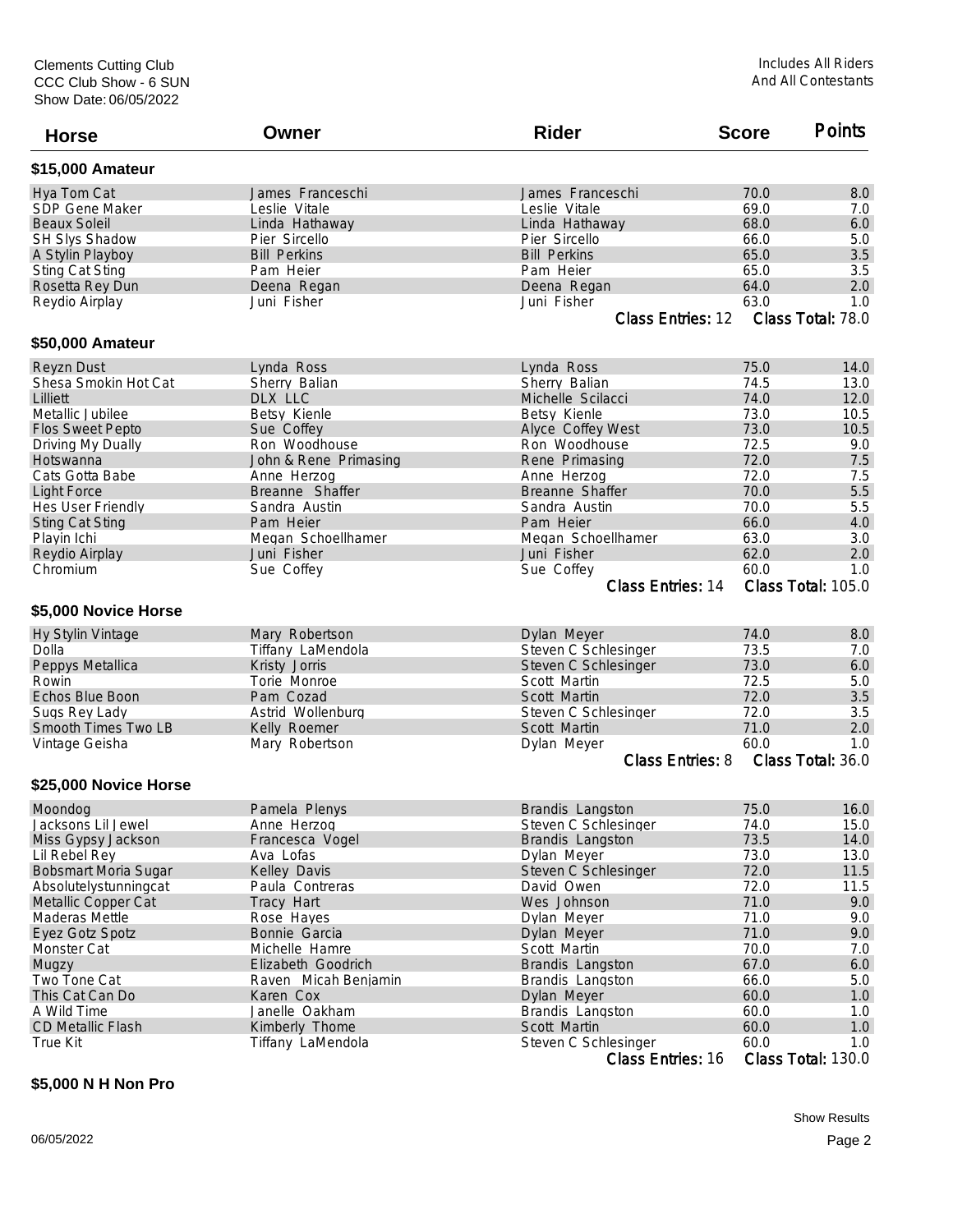| <b>Horse</b>                   | Owner                   | <b>Rider</b>            | <b>Score</b> | <b>Points</b>     |
|--------------------------------|-------------------------|-------------------------|--------------|-------------------|
| \$5,000 N H Non Pro            |                         |                         |              |                   |
| Mugzy                          | Elizabeth Goodrich      | Elizabeth Goodrich      | 74.0         | 9.0               |
| Rowin                          | Torie Monroe            | Torie Monroe            | 73.5         | 8.0               |
| Miss Ella Boon                 | Allison Rideau          | Allison Rideau          | 73.0         | 7.0               |
| Dolla                          | Tiffany LaMendola       | Tiffany Lamendola       | 72.0         | 6.0               |
| Hy Stylin Vintage              | Mary Robertson          | Mary Robertson          | 71.0         | 5.0               |
| CR Shorty Cat                  | Syd Curtis              | Syd Curtis              | 69.0         | 4.0               |
| Vintage Geisha                 | Mary Robertson          | Mary Robertson          | 68.0         | 3.0               |
| Smooth Times Two LB            | Kelly Roemer            | Kelly Roemer            | 65.0         | 2.0               |
| Meradas Lil Sunshine           | Heidi Thompson          | Heidi Thompson          | 62.0         | 1.0               |
|                                |                         | Class Entries: 9        |              | Class Total: 45.0 |
| \$25,000 N H Non Pro           |                         |                         |              |                   |
| Miss Gypsy Jackson             | Francesca Vogel         | Francesca Vogel         | 74.0         | 11.0              |
| Stylamint                      | Stephanie LaRocca       | Stephanie LaRocca       | 73.5         | 10.0              |
| Nu Id Be Special               | Kaylee Thompson         | Kaylee Thompson         | 73.0         | 9.0               |
| <b>Maderas Mettle</b>          | Rose Hayes              | Rose Hayes              | 72.0         | 7.5               |
| A Stylin Playboy               | <b>Bill Perkins</b>     | <b>Bill Perkins</b>     | 72.0         | 7.5               |
| Eyez Got Game                  | Jainet Gaines           | Jainet Gaines           | 68.0         | 6.0               |
| Countin On Sundays             | Cheri Bunney            | Cheri L Bunney          | 67.0         | 4.5               |
| Moondog                        | Pamela Plenys           | Pamela Plenys           | 67.0         | 4.5               |
| CR Shorty Cat                  | Syd Curtis              | Syd Curtis              | 65.0         | 3.0               |
| <b>Monster Cat</b>             | Michelle Hamre          | Michelle Hamre          | 60.0         | 1.0               |
| Eyez Gotz Spotz                | Bonnie Garcia           | Bonnie Garcia           | 60.0         | 1.0               |
|                                |                         | Class Entries: 11       |              | Class Total: 65.0 |
| \$2,000 Limit Rider            |                         |                         |              |                   |
| Sue                            | Wes Johnson             | Renae Wylie             | 72.0         | 7.0               |
| Stylamint                      | Stephanie LaRocca       | Stephanie LaRocca       | 71.0         | 6.0               |
| <b>CR Tuff Tabitha</b>         | Dave Balzhiser          | Kelly Roemer            | 66.0         | 5.0               |
| Lil Rebel Rey                  | Ava Lofas               | Ava Lofas               | 65.0         | 4.0               |
| Miss Ella Boon                 | Allison Rideau          | Allison Rideau          | 64.0         | 3.0               |
| Pepto Player                   | Dee Ann Smith           | Dee Ann Smith           | 60.0         | 1.0               |
| Tiny Lil Tim                   | Sandy Bentancourt       | Sam Moore               | 60.0         | 1.0               |
|                                |                         | Class Entries: 7        |              | Class Total: 27.0 |
| <b>Beginners Cutting Class</b> |                         |                         |              |                   |
| Grin Without A Cat             | Torie Monroe            | Megan Castellucci       | 72.0         | 7.0               |
| This Cats Forever              | Holli Hutz              | Holli Hutz              | 70.0         | 6.0               |
| Lil Shug Full Moon             | Freddy Seoane           | Freddy Seoane           | 69.0         | 4.5               |
| Notice Me Fancy                | Brett Busch             | Brett Busch             | 69.0         | 4.5               |
| SC Classy Jade Cat             | Payton Baddley          | Payton Baddley          | 65.0         | 3.0               |
| FRC Smokum Fiona               | Sam Moore               | Sam Moore               | 64.0         | 2.0               |
| Docs Bug Buddy                 | Jessamy German          | Jessamy German          | 60.0         | 1.0               |
|                                |                         | Class Entries: 7        |              | Class Total: 28.0 |
| Youth                          |                         |                         |              |                   |
| <b>True Kit</b>                | Tiffany LaMendola       | Amber LaMendola         | 72.0         | 2.0               |
| Ricky Reycardo                 | Kalea Bell              | Cheyenne Countryman     | 69.0         | 1.0               |
|                                |                         | <b>Class Entries: 2</b> |              | Class Total: 3.0  |
| <b>Fresh Cattle Practice</b>   |                         |                         |              |                   |
| Monsuen                        | Dolly Martin            | Scott Martin            | 60.0         | 0.0               |
| Val                            | Kimberly Thome          | Scott Martin            | 60.0         | 0.0               |
| Horse 2                        | Ron Woodhouse           | Dylan Meyer             | 60.0         | $0.0\,$           |
| Horse <sub>3</sub>             | Nicole Lindsdale Beucke | Dylan Meyer             | 60.0         | 0.0               |
| Horse4                         | Michelle Morris         | Dylan Meyer             | 60.0         | 0.0               |
| Horse <sub>5</sub>             | Don Parke               | Brandis Langston        | 60.0         | 0.0               |
| Horse6                         | Steve Smith             | Brandis Langston        | 60.0         | 0.0               |